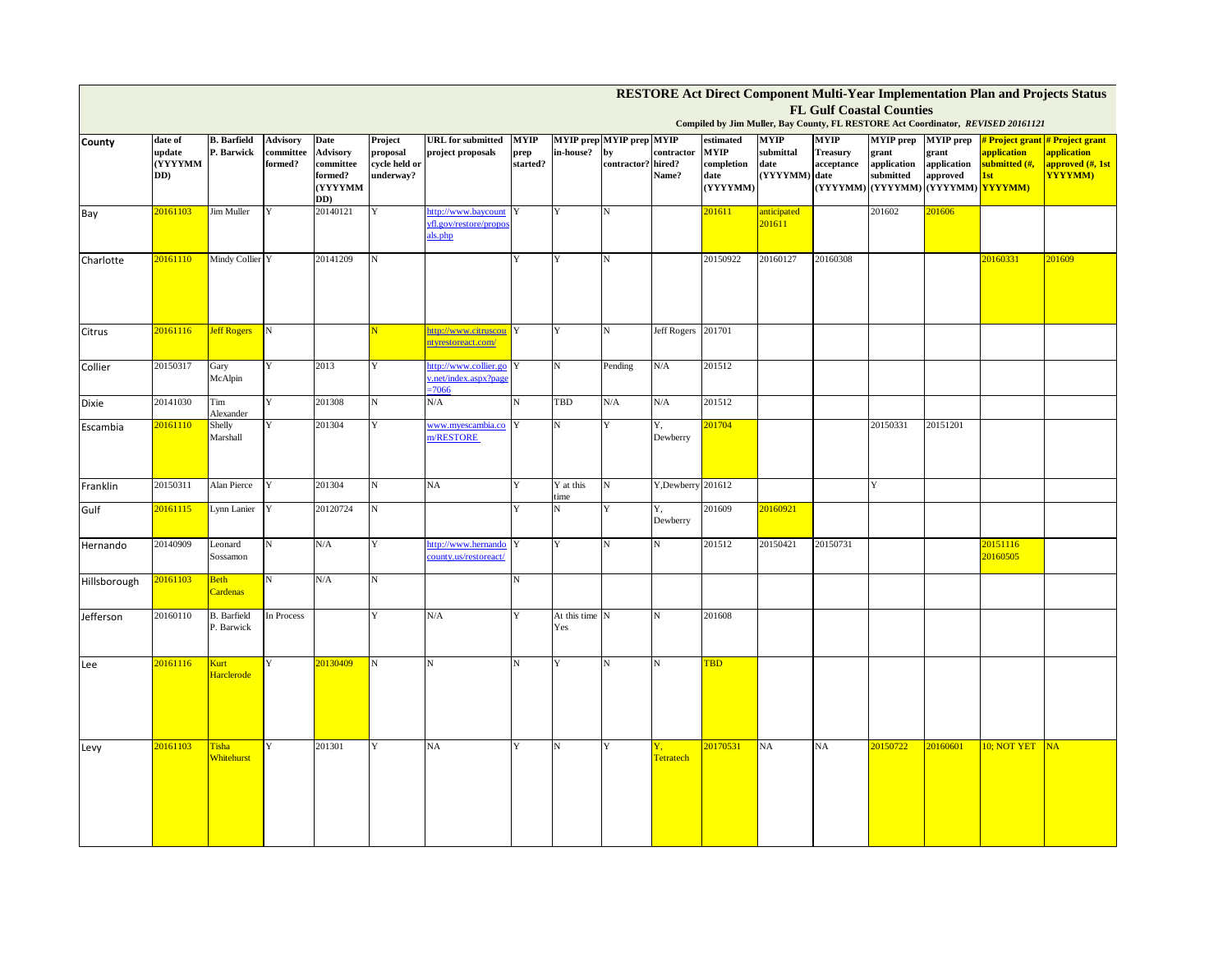| Manatee      | 20150316 | Charlie<br>Hunsicker | $_{\rm N}$  | N/A      | $\mathbf Y$ | http://www.mymanat Y<br>ee.org/home/governm<br>ent/departments/parks<br>and-recreation/natural-<br>resources/restore-<br>act.html |             | Y, at this<br>time                                           |                    |                 | 201608                               |                                                |                                       |          |                             |                                          |                                                     |
|--------------|----------|----------------------|-------------|----------|-------------|-----------------------------------------------------------------------------------------------------------------------------------|-------------|--------------------------------------------------------------|--------------------|-----------------|--------------------------------------|------------------------------------------------|---------------------------------------|----------|-----------------------------|------------------------------------------|-----------------------------------------------------|
| Monroe       | 20161115 | Lisa<br>Tennyson     | $\mathbf Y$ | 20130220 | Y           | NA, but we do have<br>all submissions posted<br>on website:<br>http://www.monroeco<br>unty-<br>fl.gov/index.aspx?nid<br>$= 630$   | Y           | Y, with<br>some<br>outside<br>Tech<br>Assistance/<br>Support | $\mathbf N$        | Deady           | Completed<br>and posted<br>July 2015 | Submission<br>to Treasury<br>September<br>2015 | Accepted by<br>Treasury<br>April 2016 |          |                             | three<br>applications in<br>progress     |                                                     |
| Okaloosa     | 20161103 | <b>Jim Trifilio</b>  | Y           | 20130706 | Y           | NA. Proposal<br>window opened Mar<br>9th and close May 8th                                                                        |             | Y                                                            | Y                  | Y, Matrix       | 201509                               | 201604                                         |                                       |          |                             |                                          |                                                     |
| Pasco        | 20161115 | Curtis<br>Franklin   | Y           | 20130327 | Y           |                                                                                                                                   | Y           | Y                                                            | 'n                 | $\rm No$        | Published<br>2/19/2015               | 201506                                         | 201507                                | N/A      | N/A                         | $Nov-15$                                 | in progress                                         |
| Pinellas     | 20161103 | Andy Squires Y       |             | 20140108 | Y           | http://www.pinellasco Y<br>unty.org/restore/defa<br>ult.htm                                                                       |             | $\mathbf Y$                                                  | $_{\rm N}$         |                 | 201510                               |                                                | 12/7/2015                             |          |                             | 4 project grants<br>submitted 2016<br>01 | 4 projects<br>approved, 1st<br>approved 2016<br>07. |
| Santa Rosa   | 20161115 | Erica<br>Grancagnolo | Y           | 201209   | Y           | http://www.santarosa. Y<br>fl.gov/restore<br>(Proposal Details<br>Tab)                                                            |             | $\mathbf N$                                                  | Y                  | Y, Atkins       | 20160128                             |                                                |                                       | 20150331 | <b>Expected</b><br>20161201 |                                          |                                                     |
| Sarasota     | 20161109 | Laird<br>Wreford     | N           |          | Y           | $\underline{\mathbf{NA}}$                                                                                                         | Y           | Y                                                            | $\overline{\rm N}$ | N               | 2017                                 |                                                |                                       |          |                             |                                          |                                                     |
| Taylor       | 20140909 | Dustin Hinkel Y      |             |          |             |                                                                                                                                   |             | $\mathbf Y$                                                  |                    |                 |                                      |                                                |                                       |          |                             |                                          |                                                     |
| Wakulla      | 20150311 | Sheree Keeler Y      |             | 20121000 | ${\bf N}$   | ${\bf N}$                                                                                                                         | $\mathbf N$ | ${\bf N}$                                                    | Y                  | Dewberry        | 201708                               |                                                |                                       | 201603   |                             |                                          |                                                     |
| Walton       | 20161107 | Melinda<br>Gates     | Y           | 20130528 |             | http://www.co.walton Y<br>.fl.us/index.aspx?nid=<br>964                                                                           |             | N                                                            | Y                  | <b>Dewberry</b> | 2016                                 | 20161005                                       | pending                               |          |                             |                                          |                                                     |
| $#$ of "Yes" |          |                      | 17          |          | 14          |                                                                                                                                   | 18          | 14                                                           | $7\phantom{.0}$    |                 |                                      |                                                |                                       |          |                             |                                          |                                                     |

Information self-reported by counties

Yellow highlight indicates recently updated information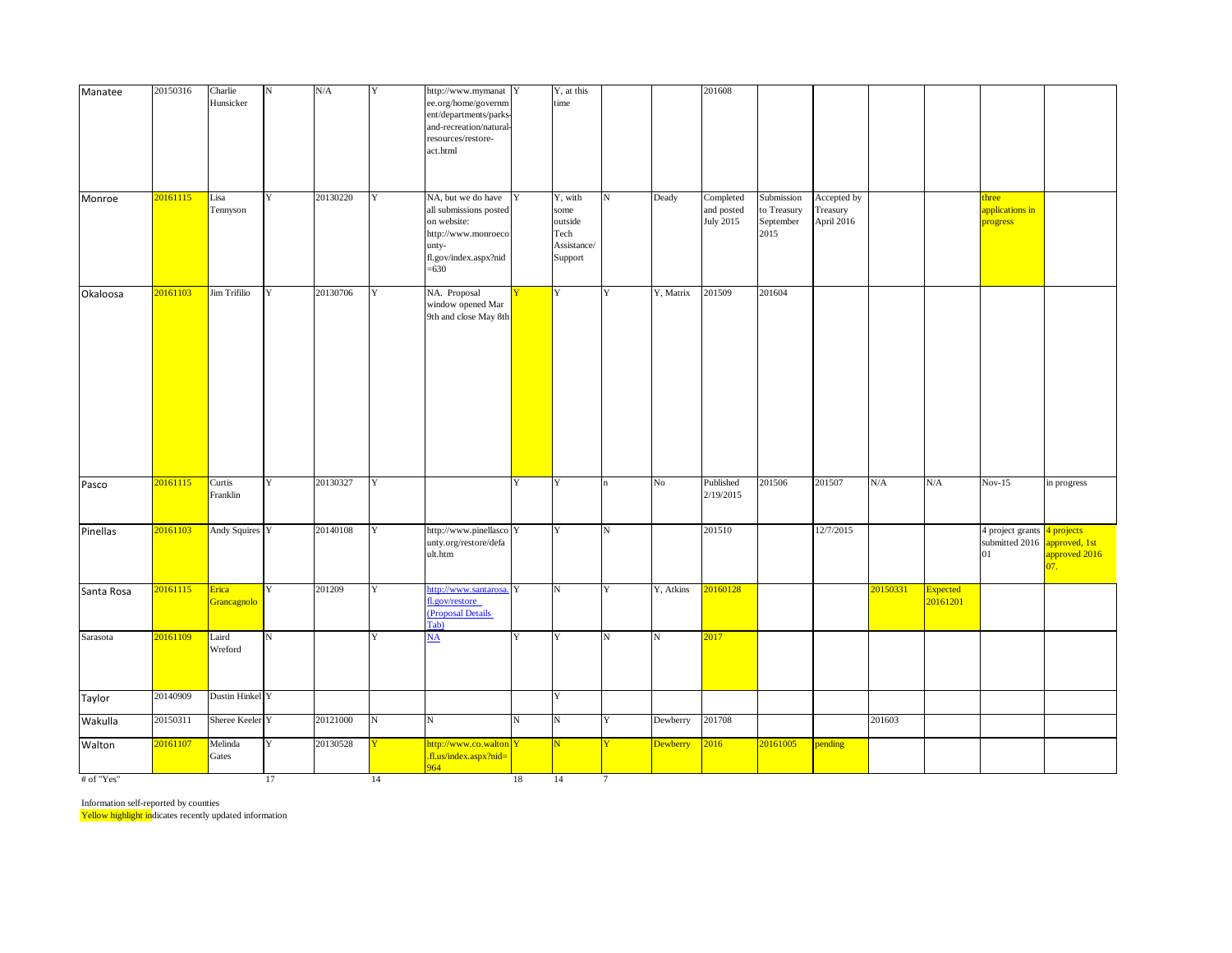| <b>Treasury</b><br>Treasury<br>requested<br>reply re<br>Compliance<br>Compliance<br>docs<br>docs revd?<br>(YYYYMM)<br>submitted?<br>(YYYYMM) |          | <b>County general</b><br><b>RESTORE URL</b>                                                   | <b>County URL for</b><br><b>MYIP</b>                                                 | <b>Comments</b>                                                                                                                                                                                                                                | Pot 3 projects<br>nominated to<br><b>Consortium?</b> | <b>Comments on Pot 3 nominated</b><br>projects                                                                                                                                                                                                                        |
|----------------------------------------------------------------------------------------------------------------------------------------------|----------|-----------------------------------------------------------------------------------------------|--------------------------------------------------------------------------------------|------------------------------------------------------------------------------------------------------------------------------------------------------------------------------------------------------------------------------------------------|------------------------------------------------------|-----------------------------------------------------------------------------------------------------------------------------------------------------------------------------------------------------------------------------------------------------------------------|
| partial                                                                                                                                      | 201604   | http://co.bay.fl.us/r<br>estore/index.php                                                     | http://tinyurl.com/B<br>avRESTOREmvip2<br>0161004                                    | <b>BCC</b> approved MYIP with 9 projects. MYIP<br>undergone prelim rvw by Treasury.                                                                                                                                                            | Ÿ                                                    | Submitted 9 projects totaling about \$26<br>million focusing on water quality and<br>habitats of the bay                                                                                                                                                              |
| Y 20150731<br>submitted<br>what we had<br>available                                                                                          |          | http://www.charlot<br>tecountyfl.gov/boar<br>$ds$ -<br>committees/raab/Pa<br>ges/default.aspx | http://www.charlott<br>ecountyfl.gov/board<br>committees/raab/Pa<br>ges/default.aspx |                                                                                                                                                                                                                                                |                                                      | Submitted 2 projects; Septic to Sewer,<br>and Beach Erosion. Both request full<br>funding available. Septic to Sewer<br>ranked #1                                                                                                                                     |
|                                                                                                                                              |          | http://www.citrusc<br>ountyrestoreact.co                                                      | http://www.citrusco<br>untyrestoreact.com/                                           |                                                                                                                                                                                                                                                |                                                      | One submitted project has been<br>withdrawn. Working on determining<br>new project                                                                                                                                                                                    |
|                                                                                                                                              |          | http://www.collierg<br>ov.net/index.aspx?<br>$a$ ge=7066                                      |                                                                                      |                                                                                                                                                                                                                                                |                                                      |                                                                                                                                                                                                                                                                       |
| 20150621                                                                                                                                     |          | http://www.myesca<br>mbia.com/restore                                                         |                                                                                      | Treasury came and audited processes, required us to<br>perform a Risk Assessment and create a Grants<br>Management Manual. Planning Grant in process and<br>just completed our first Grant Report.                                             |                                                      | Submitted 1 project: Bayou Chico<br>Restoration - \$22 Million. Habitat<br>restoration & water quality.                                                                                                                                                               |
|                                                                                                                                              |          |                                                                                               |                                                                                      |                                                                                                                                                                                                                                                |                                                      |                                                                                                                                                                                                                                                                       |
| 20150910                                                                                                                                     | 20150910 | http://www.gulfcou<br>ntyrestore.com                                                          | http://www.gulfcou<br>ntyrestore.com                                                 |                                                                                                                                                                                                                                                |                                                      |                                                                                                                                                                                                                                                                       |
| 20160505                                                                                                                                     |          | http://www.hernan<br>docounty.us/restor<br>eact/                                              | http://www.hernand<br>ocounty.us/restorea                                            |                                                                                                                                                                                                                                                |                                                      |                                                                                                                                                                                                                                                                       |
|                                                                                                                                              |          |                                                                                               |                                                                                      | Have applied for planning assistance grant for MYIP<br>consultant; awaiting approval as of 3-16-2015                                                                                                                                           |                                                      |                                                                                                                                                                                                                                                                       |
|                                                                                                                                              |          |                                                                                               |                                                                                      | Projects have been accepted and filed for completion<br>of the Advisory Committee. MYIP has been drafted<br>with final version preparing for BOCC presentation.                                                                                |                                                      |                                                                                                                                                                                                                                                                       |
|                                                                                                                                              |          | http://www.leegov.<br>com/RestoreAct/Pa<br>ges/default.aspx                                   | n/a                                                                                  | County staff is seeking clarification from U.S.<br>Treasury on compliance rules concerning advance<br>self-funding. Lee County is in the process of<br>developing a federal grant compliance manual.                                           | Ÿ                                                    | Three projects are under consideration<br>by Lee County for Pot 3 funding.<br>County staff has submitted the projects<br>to the ESA Team which is charged with<br>assembling the State Expenditure Plan.                                                              |
| 20150722                                                                                                                                     | 20160421 | http://levycounty.o<br>rg/restoreact.aspx                                                     |                                                                                      | We are currently waiting for the BOCC to approved<br>an amended Procurement Resolution. Once this<br>resolution is approved by the BOCC, we will forward<br>to Treasury for approval, then begin working with<br>Tetra Tech to write the MYIP. | IN                                                   | We met with ESA (October 25, 2016),<br>and we are currently working to<br>nominate the Pot 3 projects.<br>We will have the BOCC amend the<br><b>Resolution for the Pot 1 Advisory</b><br>Committe to also work with Pot 3 funds<br>and projects on November 22, 2016. |